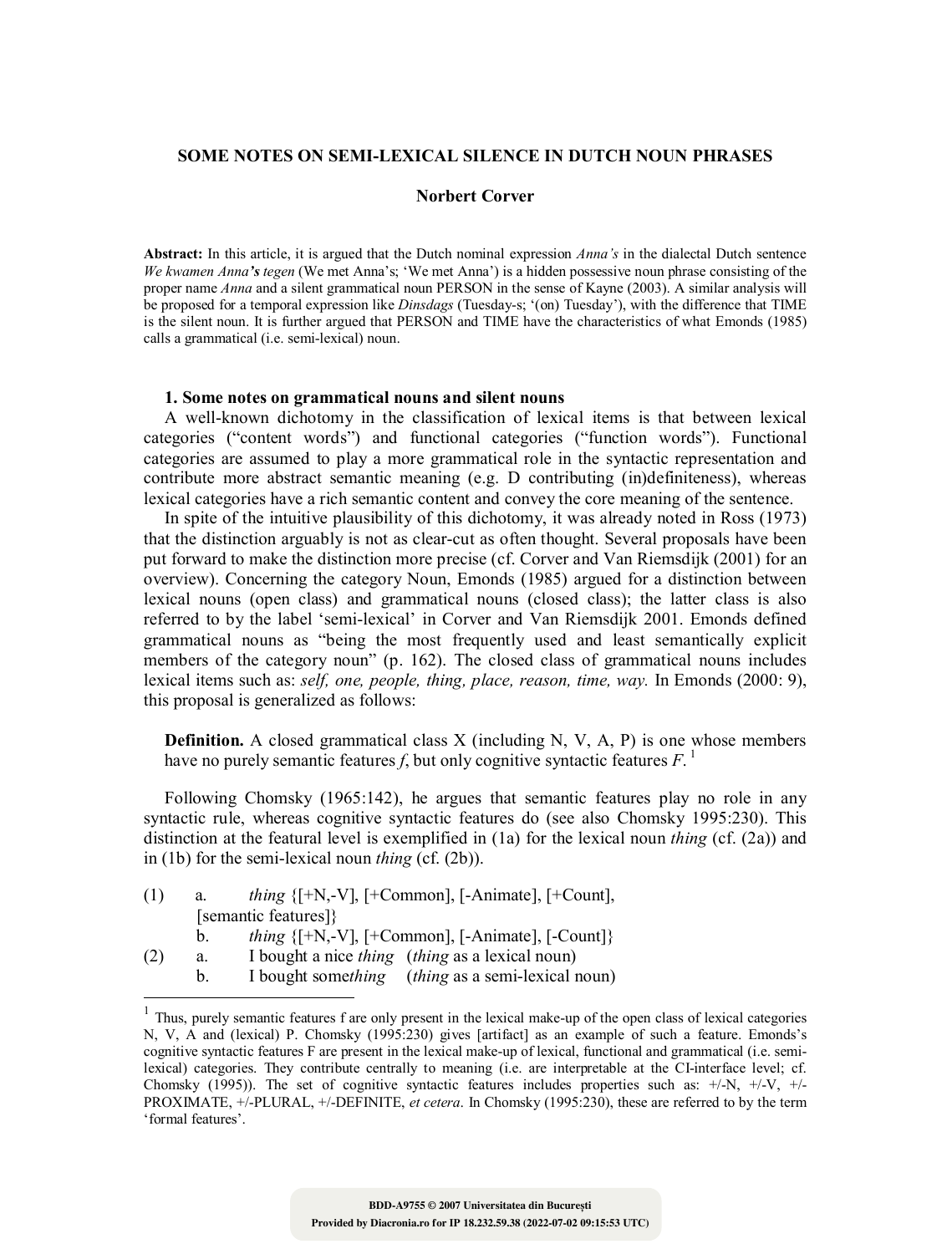#### Norbert CORVER 44

The examples in (3) and (4) show that both types of nouns display a different (morpho)syntactic behavior. More particularly, lexical *thing*, being [+count] can be pluralized; see (3a). This is impossible with the [-count] semi-lexical noun *thing*, as shown by (3b) A further distinction regards displacement: a semi-lexical noun *thing* is able to undergo N-to-D raising across an attributive adjective, yielding the surface pattern *some+thing nice* (cf. 4b) This movement step is impossible with the lexical noun *thing*; see *\*some things nice*. The only possible order is that in (4a).

| (3) | a. | I bought some <i>things</i> | (plural formation)    |
|-----|----|-----------------------------|-----------------------|
|     |    | *I bought somethings        | (no plural formation) |

(4) a. I bought [some nice *thing(s)*] (no N-to-D) b. I bought [some+*thing*j nice tj] (N to D raising across an adjective)

Summarizing, Emonds (1985, 2000) argues that grammatical nouns are nouns with poor semantics, which fulfill a purely grammatical role in the syntactic representation (e.g. they don't have any argument structure associated with them) and display distinctive syntactic behavior.

Although Kayne (2003) does not specifically refer to Emonds' notion of grammatical nouns, he proposes a category that seems similar in nature, although different in realization: silent nouns (orthographically distinguished from other nouns by using CAPITALS, henceforth). Silent nouns are phonetically unrealized nouns, which are nevertheless active in syntax and interpretation. In the direct object noun phrase in (5), for example, a silent noun NUMBER is taken to be present.

(5) John ate [a few NUMBER sandwiches]

Presence of a silent noun NUMBER accounts for the occurrence of the singular indefinite article *a*, which obviously does not belong to the plural noun *sandwiches*. Under such an analysis, *few*, which is an adjective in view of the comparative form *fewer*, can be taken to modify the silent noun NUMBER. As Kayne (2003) points out, the occurrence of a silent noun is subject to a licensing requirement that there be some sort of antecedent which makes it possible to recover the (semantic) contents of the silent noun. This antecedent is not 'strong' in the sense that there is a lexical item (say, a lexical noun *number*) present that 'antecedes' the silent item. Rather, an interpretable formal feature (i.e a cognitive syntactic feature in Emonds's sense) functions as an antecedent (i.e. identifies the semantic contents) of the silent noun. In (5), for example, the feature [+number], which arguably is part of the lexical makeup of the quantifying adjective *few* functions as a sort of antecedent for silent NUMBER (see Kayne 2003). Besides NUMBER, Kayne proposes other silent nouns such as PERSON, PLACE, HOUR.

In this paper, we apply Kayne's approach to several nominal constructions in Dutch. We combine the proposals by Emonds (1985, 2000) and Kayne (2003) and assume that Kayne's silent nouns are phonetically unrealized instantiations of Emonds's grammatical nouns. The Dutch nominal constructions that we will focus on have in common that they feature the grammatical marker *'s*. This marker is well-known for its occurrence in possessive noun phrases such as *Piets auto* (Piet-s car, 'Piet's car') and *vaders hoed* (father-s hat, 'father's hat'), where  $-s$  is attached to a possessor (i.e. a proper name or a kinship term) and is followed by a noun representing the possessum. As I will show, the Dutch silent nouns PERSON, PLACE and TIME can fulfill the role of possessum.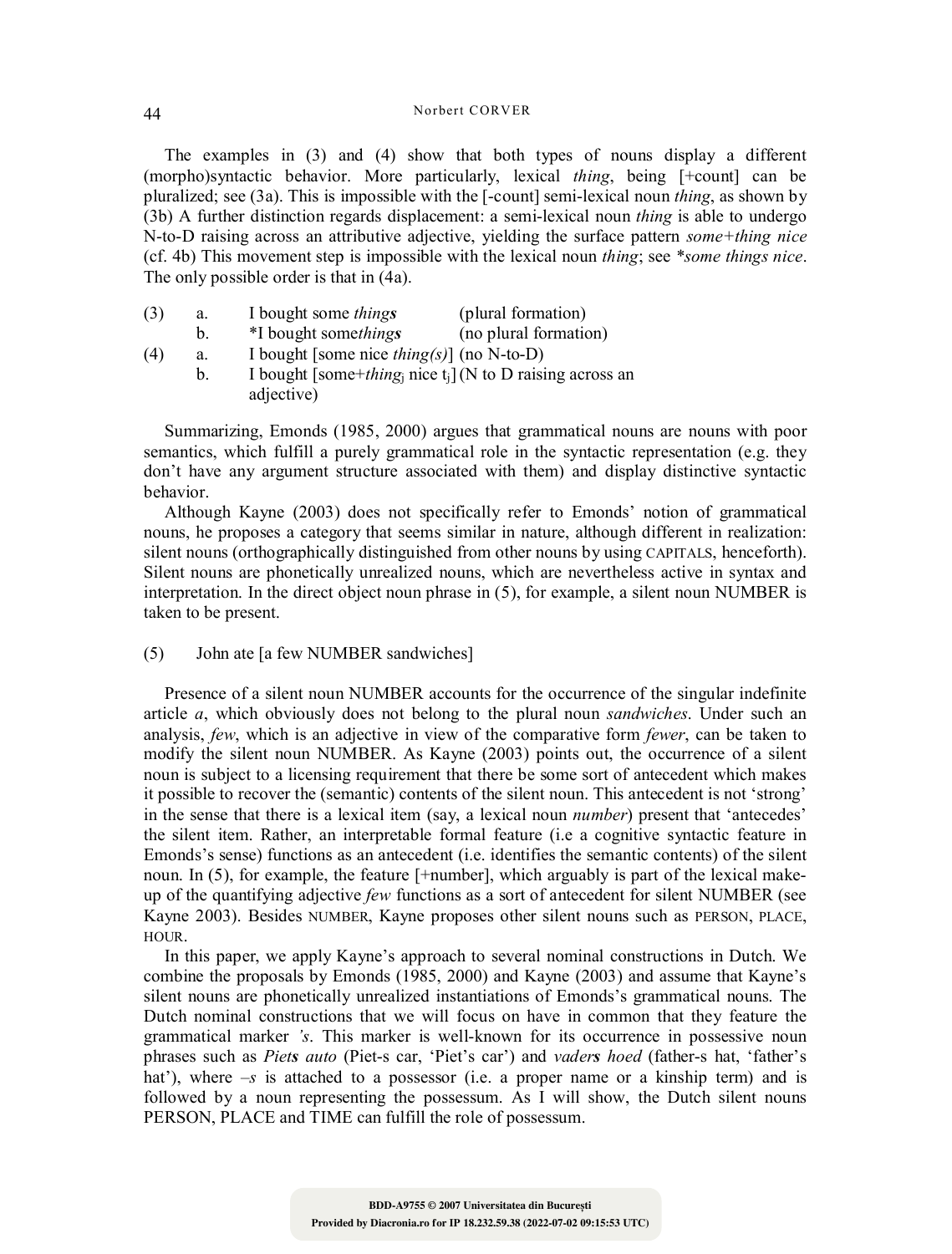# **2. Proper name +** *-s*

As has been observed by various Dutch traditional grammarians, the marker *–s* also shows up in a great variety of Dutch dialects in what appear to be non-possessive contexts (cf. Van Haeringen 1947, Overdiep 1940). An example of this quite remarkable phenomenon is given in (6), which represents Alblasserwaard Dutch (cf. Van Haeringen *ibidem*):<sup>2</sup>

| (6 | a.             | We kwamen Anna's tegen                           |
|----|----------------|--------------------------------------------------|
|    |                | we met Anna-s PRT                                |
|    |                | 'We met Anna.'                                   |
|    | $b_{\rm L}$    | We zullen het <i>moeders</i> maar niet vertellen |
|    |                | we shall it mother-s but not tell                |
|    |                | 'We won't tell it to mother.'                    |
|    | $\mathbf{c}$ . | Dat is de hoed van <i>Aries</i>                  |
|    |                | that is the hat of Arie-s                        |
|    |                | 'That's Arie's hat.'                             |
|    |                |                                                  |

In the a-example, the proper name functions as a direct object, in the b-example as an indirect object, and in the c-example as the complement of P.

Traditionally, *Anna's*, *moeders* and *Aries* in (6) have been analyzed as noun phrases carrying an overt accusative/oblique case morpheme (i.e. *–s*). *Anna's* and *moeders* are complements of the verb and *Aries* is a complement of P.

Observe in this context also the following fact: $3$ 

(7) Ik hoorde [*Harries* huilen] (dialect of Asten) I heard Harrie-s cry 'I heard Harry cry.'

This example represents an ECM (exceptional case marking) environment: *Harries* occupies the subject position of an infinitival clause. Under a case analysis of *–s*, the appearance of *–s* on the subject in (7) directly follows: the verb *hoorde* is able to 'assign' accusative case to the subject argument *Harrie*.

Thus, the facts in (6) and (7) are suggestive for a case analysis of the pattern *Proper Name + -s*, i.e. *–s* is a case form that appears on the proper name when it appears in a structural position to which accusative/oblique case can be assigned (e.g. by V or P).

 $\overline{a}$ 

Interestingly, *-s* does not show up on a proper name /a kinship term that functions as the subject of a tensed clause. Compare, for example, (ia) with (ib):

| (i) | a.             | Is <i>vaaier</i> (*s) zie <sup><math>\frac{1}{k}</math>?</sup> | (dialect of Oerle)                                            |
|-----|----------------|----------------------------------------------------------------|---------------------------------------------------------------|
|     |                | Is father $(-s)$ ill; 'Is father ill?'                         |                                                               |
|     | $\mathbf{b}$ . | Hedde <i>moeiers</i> be.w?                                     |                                                               |
|     |                |                                                                | Have-you mother-s with-you; 'Have you taken mother with you?' |

See Corver (2007) for an ECP-account of this subject-object asymmetry.

<sup>2</sup> In some dialects, we also find the bound morpheme *–e* on certain proper names

<sup>(</sup>i) Ik kwam *Janne* tegen (Gilze Dutch) I met Jan-e PRT; 'I met Jan.'

In traditional Dutch grammars, this *–e* is referred to as a weak genitival form. This form also appears on possessors in possessive noun phrases: e.g. Dat is J*anne* pet; That is Jan-e hat; 'That's Jan's hat.'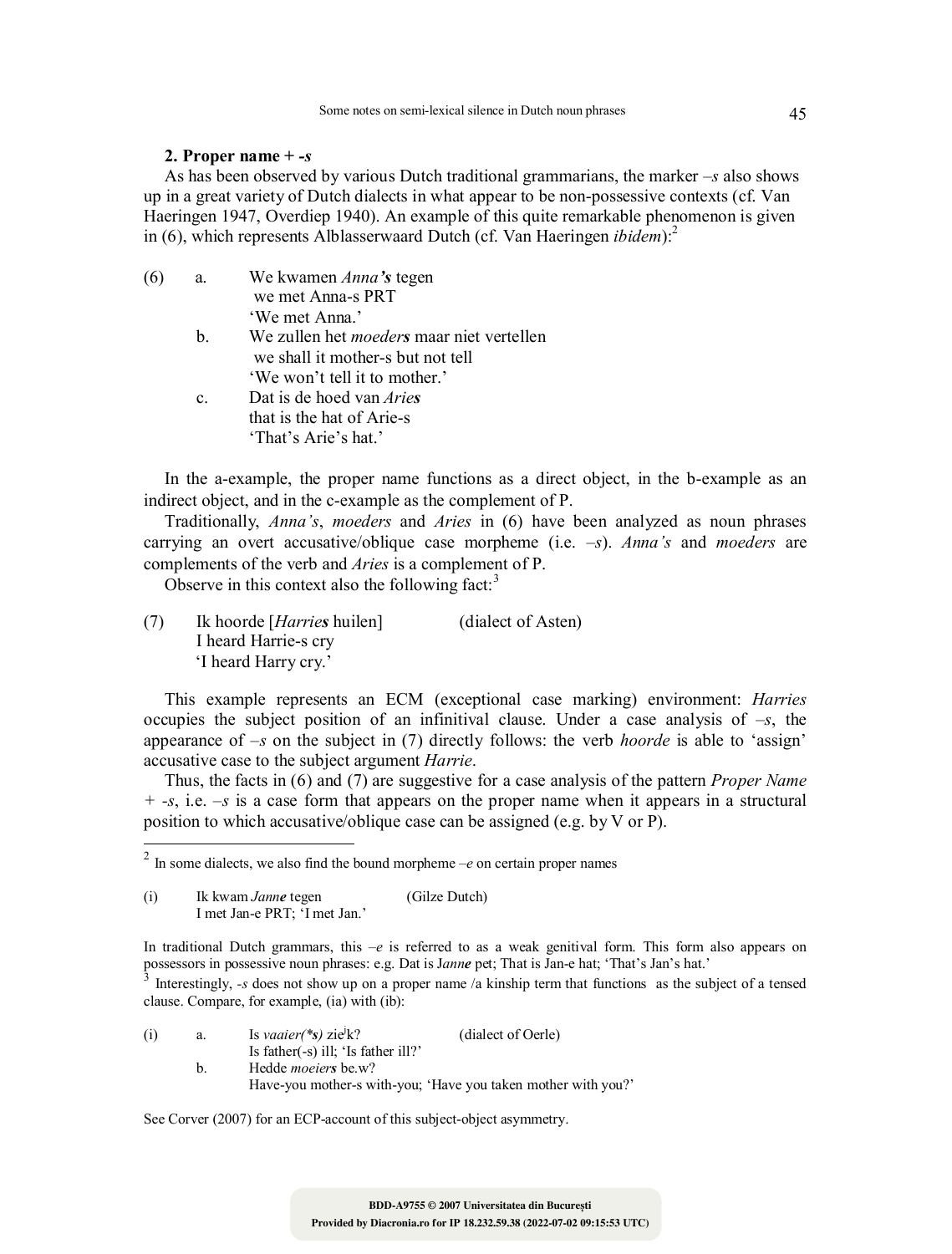# Norbert CORVER 46

Although, at first sight, a case analysis appears to be on the right track, it is faced with two serious questions: First of all, the marker *–s/-e* never appears on the proper noun when it takes a PP-complement. This is illustrated by the Katwijk Dutch example in (8) (cf. Overdiep 1940:110):

(8) Ik ben [PP bij [*Piet(\*-e)* fan Nelles]] eweest I have with Piet(-e) of Nelle-s been 'I visited Piet, who is Nel's son.'

If  $-s$  is a case marker, it is not so obvious why the pattern in (8), featuring the marker *-e*, is excluded. Under an analysis in which *Piet* enters the syntactic derivation with the case suffix  *e* attached to it, it is entirely unclear why such a case marked noun would block the appearance of a PP-complement. Languages that display morphological case marking on nouns do not block such marking when a noun combines with a following PP-complement; see the German example in (9):

(9) Ik habe [den Kinder-*n* [PP von Karl]] süβigkeiten gegeben I have the children-DAT of Karl sweets given

A second problem for the accusative/oblique case-analysis of a form like *Anna's* concerns the absence of *–s/-e* on proper names that behave like predicate nominals. Consider the examples in (10a,b), which are taken from the Katwijk Dutch dialect and the Asten Dutch dialect, respectively:

| (10) | a.      | $[J\acute{a}ep\acute{e}Sk\acute{u}it(*-e)]$ nòmde ze die | (Overdiep $1940:226$ ) |
|------|---------|----------------------------------------------------------|------------------------|
|      |         | Jaap-DIM Skuit(-e) called they that                      |                        |
|      |         | 'They called him Japie Skuit.'                           |                        |
|      | $b_{-}$ | We noemen hem $Harrie(*-s)$                              |                        |
|      |         | we call him Harrie(-s)                                   |                        |
|      |         | 'We call him Harrie.'                                    |                        |

The predicative function of the proper name in (10) is strongly suggested by the fact that when we 'pronominalize' the proper name, we get the adverb-like pro-form *zo*, which typically functions as a pro-predicate in Dutch:

(11) We noemen hem zo We call him so

Clearly, *Jáepje Skúit* and *Harrie* in (10a,b) should be interpreted as predicate nominals that predicate over the external arguments *die* and *hem*, respectively. As is especially clear from the pronominal form *hem* 'him', these external arguments carry accusative (i.e. nonnominative) case, and arguably should be analyzed as subjects of the small clause selected by *nòmde/noemen*. Schematically:

(12) We noemen  $\lceil_{SC}$  hem Harrie]

It seems very unlikely that, in this small clause configuration, *Harrie* represents a nominative case form (i.e. a non-accusative/non-oblique form). If it carries any case form, it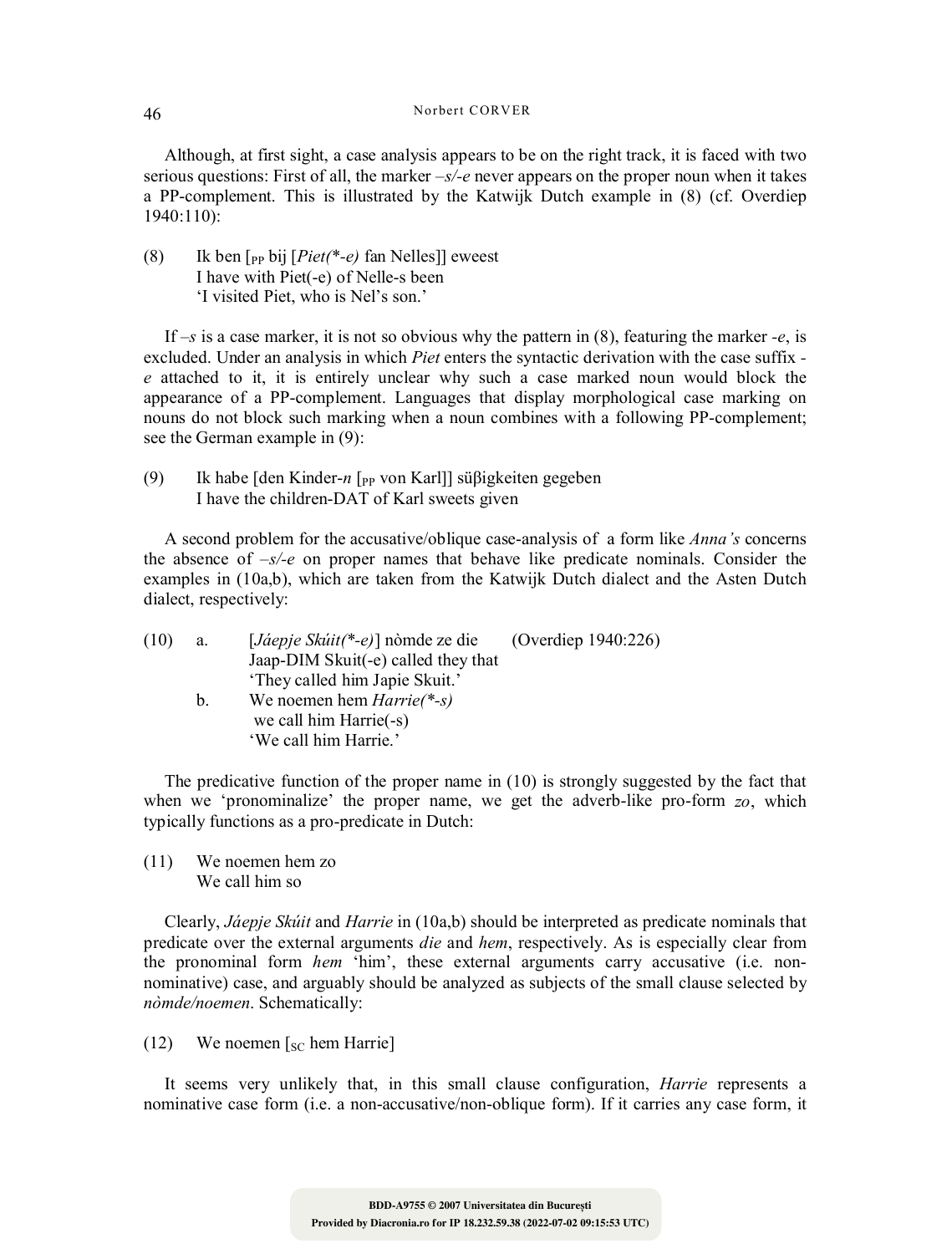should be an accusative one, given the widespread case agreement attested with subjectpredicate relations. In short, the 'bareness' of the proper name in (10) also seems to go against a case analysis of the *Proper Name + -s* construction.

# **3.** *–s* **as a possessive marker**

If  $-s$  (or  $-e$ ) is not an accusative/oblique case marker, what can it be? What I would like to propose is that *–s* on *Anna's* in (6a) is precisely the same element as the one we find on the possessive noun phrase in (13).

(13) We kwamen [Anna's moeder] tegen we came Anna-s mother PRT 'We met Anna's mother.'

Thus, the linguistic expression *Anna's* in (6a) is a hidden possessive noun phrase, in which the possessed noun is silent, i.e. unpronounced. The internal structure which I will assume for *Anna's* is the one in (14):

(14)  $\left[\begin{array}{cc} \n\text{op D} \n\end{array} \right]$   $\left[\begin{array}{cc} P_{\text{OSP}} \text{A} \text{D} \n\end{array} \right]$ 

If *Anna's* in (6a) is the same element and occupies the same (DP-internal) structural position as *Anna's* in (13), one would expect parallelism in their syntactic behavior. This, in fact, seems to hold true. A first sign of parallelism is the fact that the marker  $-s$  (or  $-e$ ) typically attaches to the last proper noun in the case of a complex proper name (i.e. first name + family name). In (15a), this is illustrated for a regular possessive noun phrase, in (15b) for a possessive noun phrase featuring a silent possessed noun.

| (15) | a.             | Dat is [Krijn Haezenoote huis] (dialect of Katwijk) |
|------|----------------|-----------------------------------------------------|
|      |                | that is Krijn Haezenoot-e house                     |
|      |                | 'That is Krijn Haezenoot's house.'                  |
|      | $\mathbf{b}$ . | Ik hep Krijn Haezenoote-n-ezien                     |
|      |                | I have Krijn Haezenoot-e seen                       |
|      |                | 'I saw Krijn Haezenoot.'                            |
|      |                |                                                     |

Another parallel property relates to Van Haeringen's (1947) observation that the expression *Proper Name + -s* is typically found with 'bare' proper names, i.e. proper names that are not accompanied by any determiner-like element. Van Haeringen gives the following contrast:

| (16) | a. | Laten we <i>vaders</i> daar nou maar buiten houden                    |
|------|----|-----------------------------------------------------------------------|
|      |    | let we father-s there PRT but outside keep                            |
|      |    | 'Let's not involve father in this.'                                   |
|      | h. | *Laten we <i>die arme vaders</i> daar nou maar niet mee lastig vallen |
|      |    | let we that poor father-s there PRT but not with bother               |
|      |    | 'Let's not bother poor father with this.'                             |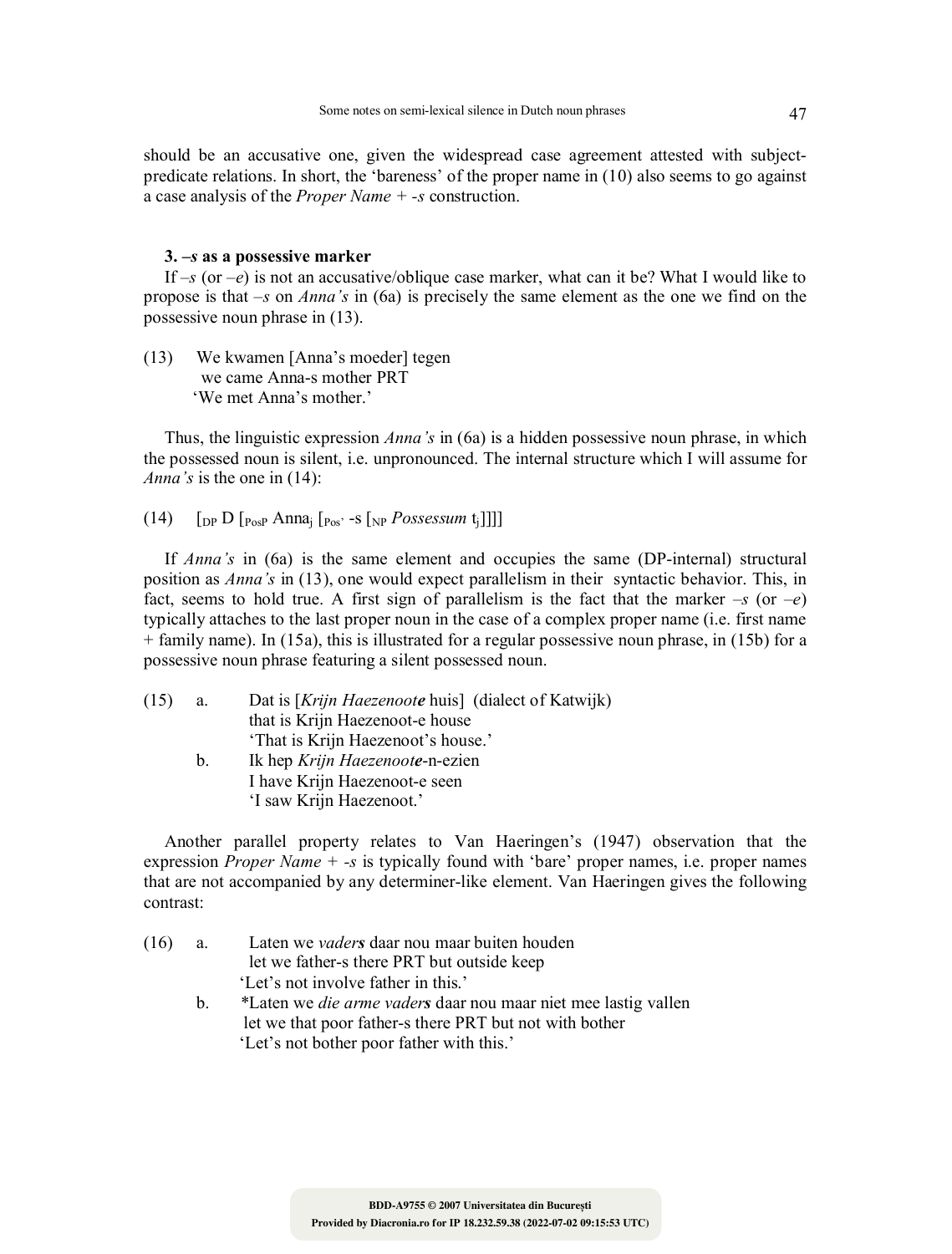# Norbert CORVER 48

A similar contrast is found with 'normal' possessive constructions:<sup>4</sup>

- (17) a. [*Vaders fiets*] is gisteren gestolen father-s bike has yesterday (been) stolen
	- b. ?\*[D*ie arme vaders fiets*] is gisteren gestolen that poor father-s bike has yesterday (been) stolen

If *Anna's* in (6a) has the more complex 'underlying' representation *Anna's POSSESSUM*, the question arises as to what exactly the silent noun is. I propose that PERSON is the silent semi-lexical noun that fulfills the role of possessum. Interestingly, the silent grammatical noun PERSON has a lexical equivalent:

(18) Jan gaf mij informatie over [*Anna's persoon*] Jan gave me information about Anna's person

In a way, the possessive expression *Anna's persoon* is an indirect way of referring to the individual *Anna* (see Jespersen (1977:217) for this phenomenon of indirect reference). The fact that, in (18), the noun phrase *Anna's persoon* cannot be coordinated with a truly lexical noun phrase (e.g. *\*?[[Anna's persoon] en [Anna's vriend]]*, Anna's person and Anna's friend; meaning: 'Anna and Anna's friend') is suggestive for the different grammatical status of the noun *persoon*. Also the fact that the noun *persoon* cannot be coordinated with another noun (e.g. \**Anna's persoon en vriend*; Anna's person and friend) shows that it has a special (viz. semi-lexical) status (compare e.g. with: *Anna's zoon en dochter*; Anna's son and daughter).

The (hidden possessive) structure in (14) can now be refined as (19):

(19)  $\left[$   $\left[$   $\right]$   $\left[$   $\right]$   $\left[$   $\right]$   $\left[$   $\right]$   $\left[$   $\right]$   $\left[$   $\left[$   $\right]$   $\left[$   $\right]$   $\left[$   $\right]$   $\left[$   $\right]$   $\left[$   $\left[$   $\right]$   $\left[$   $\right]$   $\left[$   $\right]$   $\left[$   $\left[$   $\right]$   $\left[$   $\right]$   $\left[$   $\left[$   $\right]$   $\left[$ 

Remember from section 1 that silent nouns are typically 'licensed' by some sort of weak antecedent. More specifically, a cognitive syntactic feature F associated with some category in the local syntactic environment of the silent noun in a way identifies (the semantic contents of) the silent noun. It is quite obvious which element functions as the licensing antecedent for the silent noun PERSON in nominal expressions like *Anna's* PERSOON in (1). The proper name *Anna* arguably carries a feature like [+person] or [+human] and as such is able to identify the contents of the silent semi-lexical noun PERSOON.

# **4. More silent semi-lexical nouns: PLACE and TIME**

Thus far, I have argued that an expression like Anna's in (6a) has the following more abstract representation: Anna's PERSOON. The question arises whether this hidden possessive construction — 'hidden' in the sense that only the possessor  $+$  's part surfaces phonetically — is found more widely in natural language syntax. Remember that according to Emonds (1985), the class of semi-lexical nouns includes lexical items such as: one, place, time,way. It should be investigated then whether silent counterparts of some of these elements ever show up in hidden possessive environments. In this section, I will simply provide some

l

 $4$  Compare (16b) with the doubling possessive construction in (i), which is much better than (16b):

<sup>(</sup>i) [Die arme vader z'n fiets] is gisteren gestolen That poor father his bike has been stolen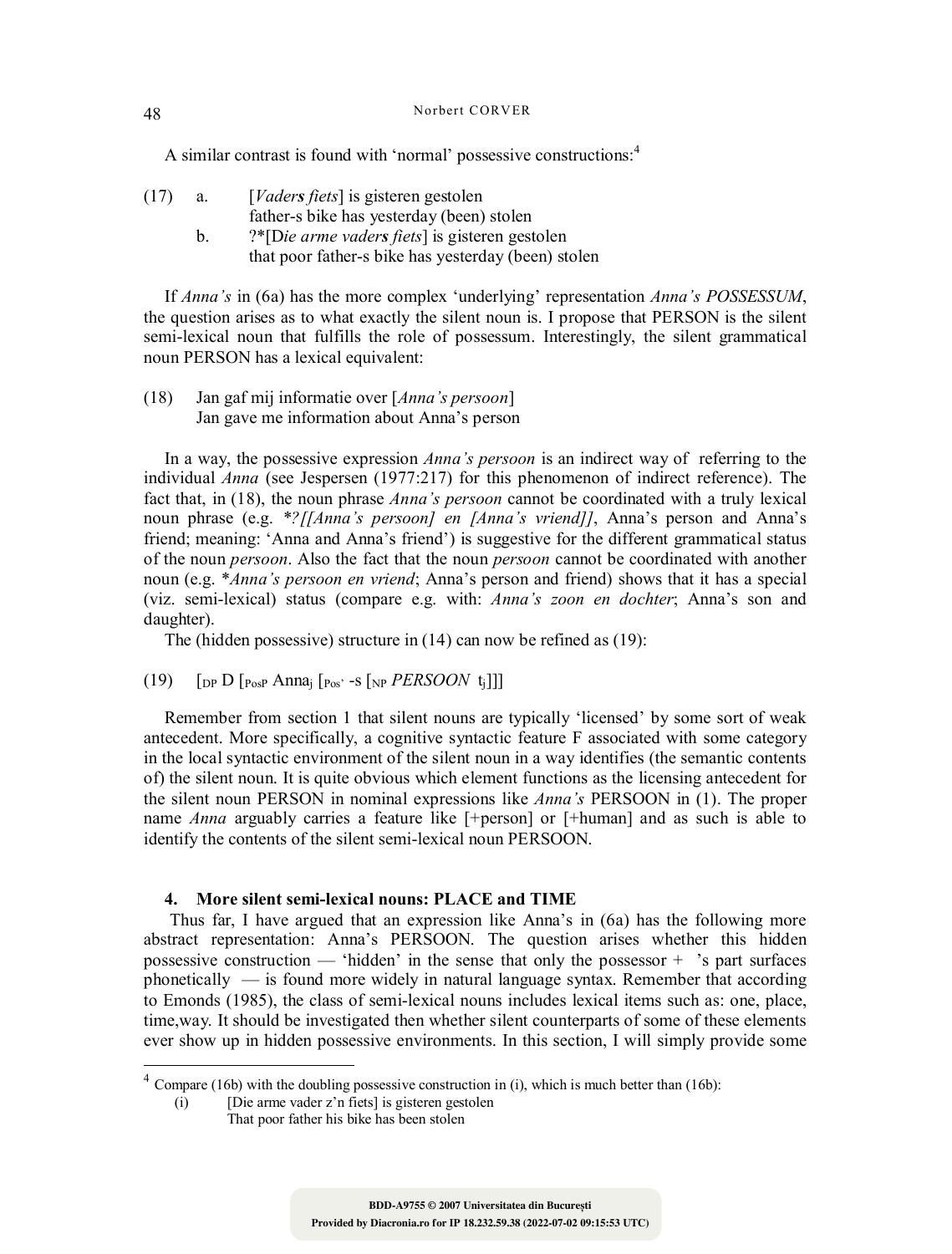further examples of this hidden possessive pattern, without entering into any in-depth discussion of each of these constructions.

A first example (from Groningen Dutch) is given in (20), where arguably the silent semilexical noun PLACE functions as the possessum (cf. ter Laan 1953):

(20) Wie hebben vandoag bie *Haartenhofs* west? who has today with Haartenhof-s been 'Who's been with the Haartenhof family today?'

The abstract representation of  $(20)$  is given in  $(21)$ , where the [+LOCative] feature associated with the lexical P *bè* arguably functions as a weak antecedent for the silent noun PLACE, which denotes the location point (i.e. the reference object).

(21)  $\left[$  [PP bie<sub>[+LOC]</sub>  $\left[$  [DP  $\left[$  P<sub>0S</sub>P Haartenhof<sub>i</sub>  $\left[$  P<sub>0S</sub>' –s  $\left[$  <sub>NP</sub>  $\left[$  N PLACE] t<sub>i</sub>]]]]]

A second illustration of the hidden possessive construction featuring a silent semi-lexical noun is given in (22), where the temporal noun *Dinsdag* is followed by *–s*. In traditional grammatical studies, these adverbial temporal noun phrases are often referred to as 'adverbial genitivals'.

(22) Ik kom *Dinsdags* altijd later thuis (Dutch) I come Tuesday-s always later home 'On Tuesday, I always come home later.'

As shown in (23), *Dinsdag-s* can combine with a lexical noun which also denotes time:

(23) Ik bezoek mijn moeder *Dinsdag s ochtend/Dinsdag s avond* I visit my mother Tuesday-s-morning/Tuesday-s-evening

From the construction in (23), it is only a little step towards an analysis of (22) that has a silent semi-lexical noun TIME following *dinsdags*. I will tentatively assume that a property like [+time] is part of the lexical entry of names of days, and functions as an antecedent for silent TIME.

(24)  $\left[$  [DP D  $\left[$  PosP Dinsdag<sub>[+time]</sub>  $\left[$  [Pos' –S  $\left[$  NP  $\left[$  N TIME]  $t_j$ ]]]]]

Support for this analysis of a temporal noun phrase like *Dinsdags* in (22) comes from more complex temporal noun phrases such as those in (25):

(25) a. *'s Avonds laat* dronk Jan een glas wijn –s evening-s late drank Jan a glass (of) wine 'Late in the evening, Jan drank a glass of wine.' b. *'s Ochtends vroeg* dronk Jan een glas melk –s morning-s early drank Jan a glass (of) milk 'Early in the morning, Jan drank a glass of milk.'

The interesting property of the temporal expressions in italics is the occurrence of an adjective *laat/vroeg* after the temporal noun (*+-s*). If *'s avonds/'s ochtends* was analyzed as a